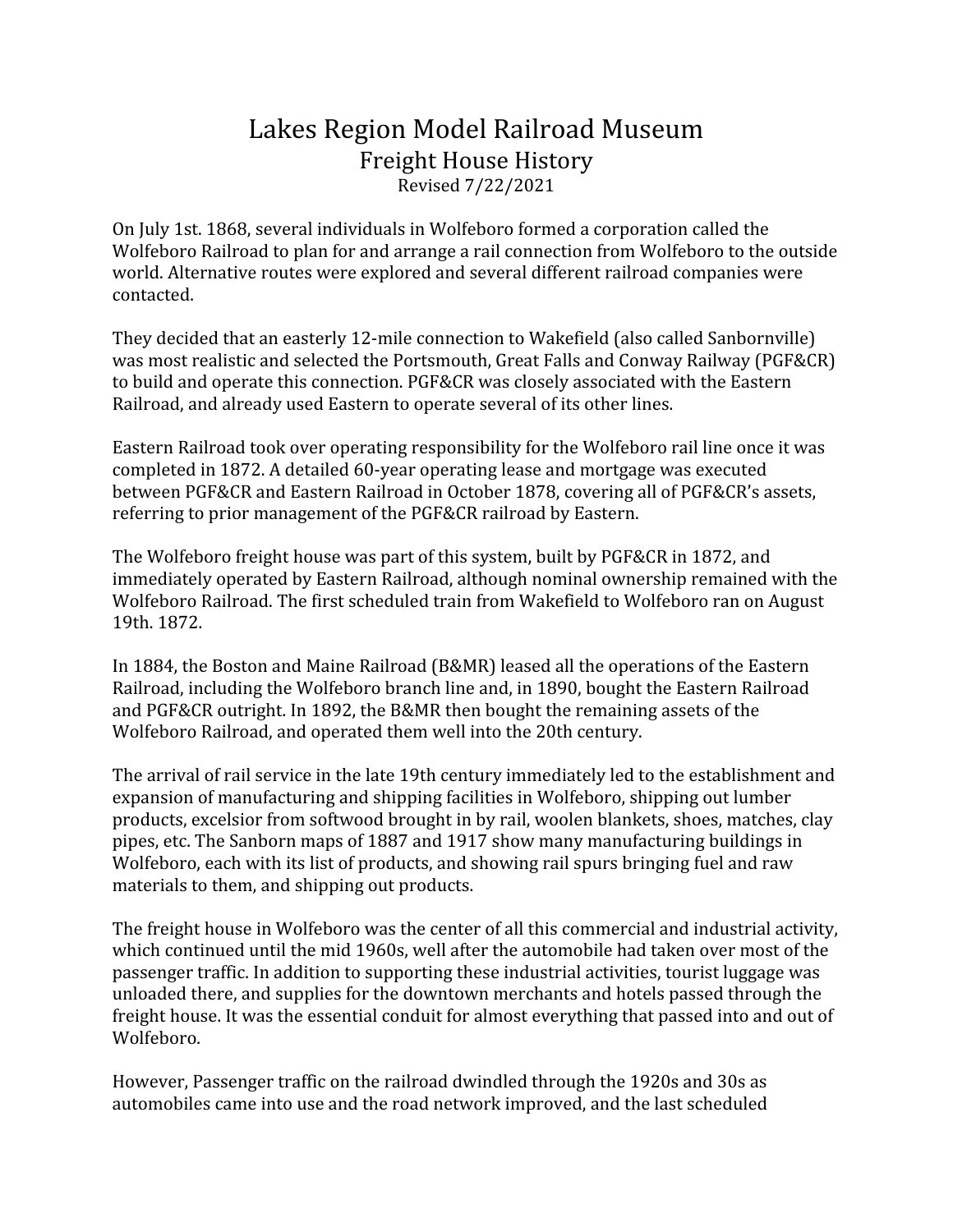passenger train left Wolfeboro on May 16th. 1936. But mixed passenger and freight trains and freight-only trains continued to run until the late 1960s. The passenger station was closed and sold by the Boston and Maine Railroad to the Town of Wolfeboro in 1950 for \$5000. The intent was to demolish the structure and replace it with parking space, but preservation minded citizens objected and the building was preserved and is now a major landmark in the center of town, housing both the Chamber of Commerce and the Wolfeboro Nursery School.

The freight house, however, continued in use receiving and delivering freight from and to Wakefield.

The B&MR owned the freight house until August 1961, when it sold the freight house and the immediate lot to Douglas Parsons, a local businessman, for \$2,500, who used it to receive and deliver furniture by rail. The sale stipulated that the purchaser (and assigns) shall maintain a heated and lighted agent's office with space to handle a reduced level of freight traffic for 100 years or until freight service was discontinued.

Mr. Parsons sold the same property, including the freight house and its obligations, to Wolfeboro Oil Company in July of 1966 where ownership remained until December of 2016, when the Town of Wolfeboro bought the 0.27acre lot, including the freight house.

Meanwhile, in 1972, a new Wolfeboro Railroad was incorporated and ran tourist passenger trains to Wakefield from 1973 to 1978. Freight traffic was resurrected but intermittently and on demand, and mainly to Wolfeboro Falls, and only occasionally through the freight house.

After a one-year hiatus in 1979, a new Wolfeboro Steam Railroad took over and continued to run excursion trains to Wakefield from 1980 to 1985. The last train on the Wolfeboro line ran on June 15, 1986, removing all remaining rolling stock to Wakefield. In 1987, the town purchased the main line to Wakefield and its right of way from B&MR for a walking path, ending all possible use of the station and the freight house for their original purposes.

The freight house now follows the all too familiar path of the railway station. The town purchased the freight house in 2016 intending for it be removed and replaced by parking. Once again, preservation minded citizens blocked this plan, and the town was then faced with finding a use for the structure.

The Lakes Region Model Railroad Museum was formed to provide this use, in major part to preserve the freight house which is centrally located, in good condition considering its age and use, and can be rehabilitated with the tasteful and imaginative design being proposed here.

So ownership of the freight house was the following: 1872 to 1892 Wolfeboro Railroad Company 1892 to 1961 Boston and Maine Railroad 1961 to 1966 Douglas Parsons